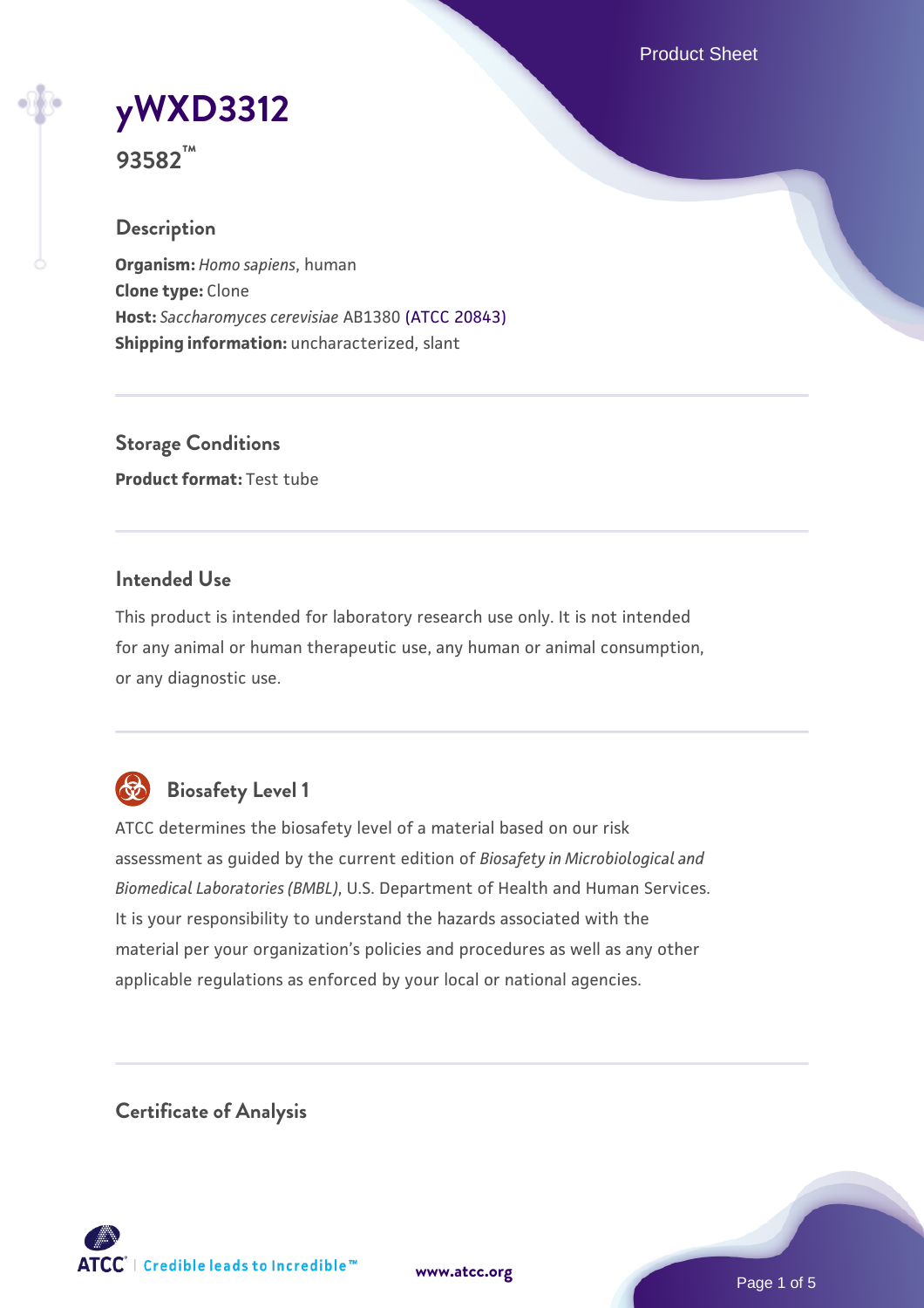# **[yWXD3312](https://www.atcc.org/products/93582)** Product Sheet **93582**

For batch-specific test results, refer to the applicable certificate of analysis that can be found at www.atcc.org.

# **Insert Information**

**Type of DNA:** genomic **Genome:** Homo sapiens **Chromosome:** X X pter-q27.3 **Gene name:** DNA Segment, single copy **Gene product:** DNA Segment, single copy [DXS2975] **Gene symbol:** DXS2975 **Contains complete coding sequence:** Unknown **Insert end:** EcoRI

# **Vector Information**

**Construct size (kb):** 275.0 **Intact vector size:** 11.454 **Vector name:** pYAC4 **Type of vector:** YAC **Host range:** *Saccharomyces cerevisiae*; *Escherichia coli* **Vector information:** other: telomere, 3548-4235 other: telomere, 6012-6699 Cross references: DNA Seq. Acc.: U01086 **Cloning sites:** EcoRI **Markers:** SUP4; HIS3; ampR; URA3; TRP1 **Replicon:** pMB1, 7186-7186; ARS1, 9632-10376

# **Growth Conditions**

**Medium:** 



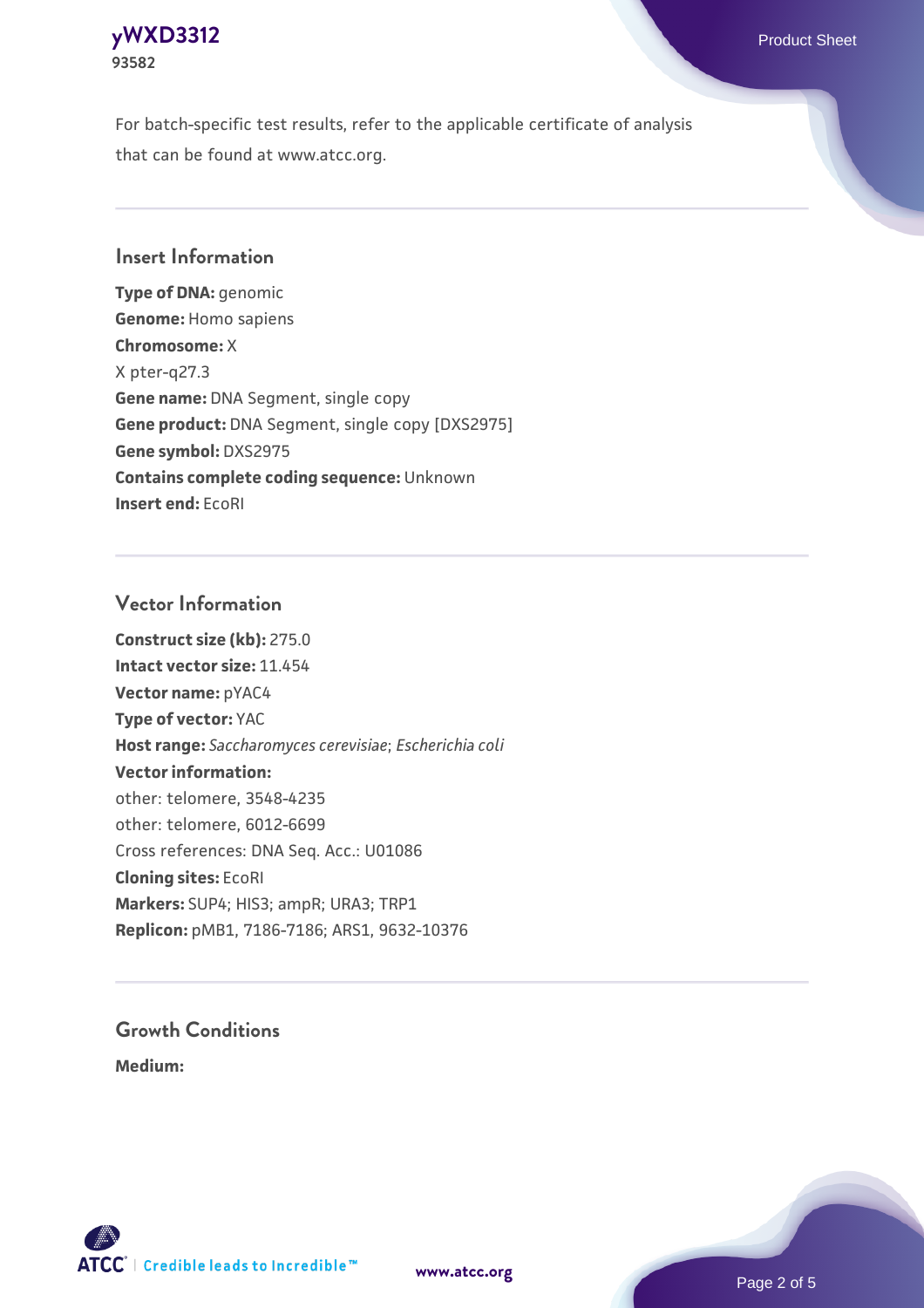**[yWXD3312](https://www.atcc.org/products/93582)** Product Sheet **93582**

[ATCC Medium 1245: YEPD](https://www.atcc.org/-/media/product-assets/documents/microbial-media-formulations/1/2/4/5/atcc-medium-1245.pdf?rev=705ca55d1b6f490a808a965d5c072196) **Temperature:** 30°C

#### **Notes**

More information may be available from ATCC (http://www.atcc.org or 703- 365-2620).

# **Material Citation**

If use of this material results in a scientific publication, please cite the material in the following manner: yWXD3312 (ATCC 93582)

# **References**

References and other information relating to this material are available at www.atcc.org.

#### **Warranty**

The product is provided 'AS IS' and the viability of ATCC® products is warranted for 30 days from the date of shipment, provided that the customer has stored and handled the product according to the information included on the product information sheet, website, and Certificate of Analysis. For living cultures, ATCC lists the media formulation and reagents that have been found to be effective for the product. While other unspecified media and reagents may also produce satisfactory results, a change in the ATCC and/or depositor-recommended protocols may affect the recovery, growth, and/or function of the product. If an alternative medium formulation or reagent is used, the ATCC warranty for viability is no longer

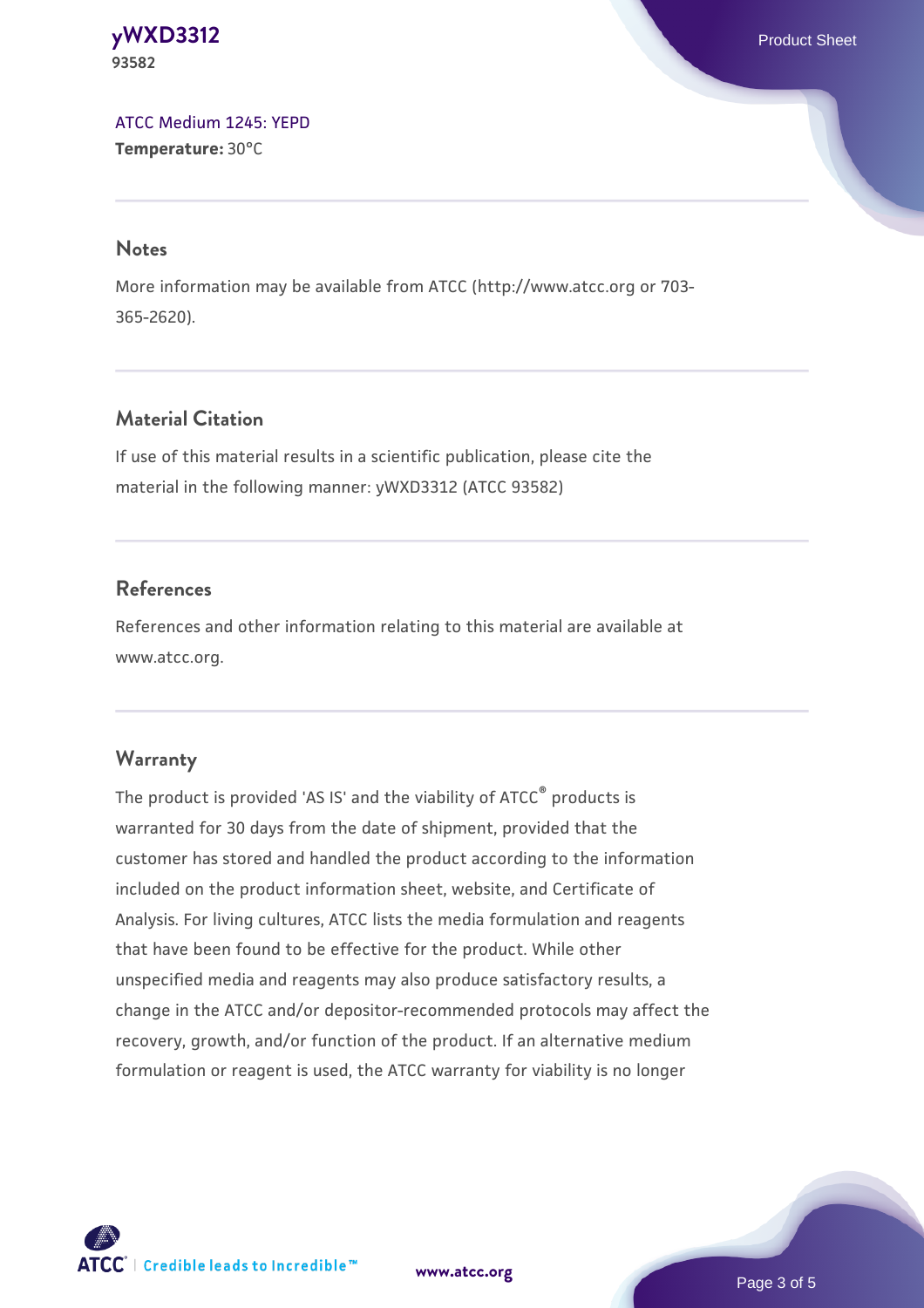**[yWXD3312](https://www.atcc.org/products/93582)** Product Sheet **93582**

valid. Except as expressly set forth herein, no other warranties of any kind are provided, express or implied, including, but not limited to, any implied warranties of merchantability, fitness for a particular purpose, manufacture according to cGMP standards, typicality, safety, accuracy, and/or noninfringement.

#### **Disclaimers**

This product is intended for laboratory research use only. It is not intended for any animal or human therapeutic use, any human or animal consumption, or any diagnostic use. Any proposed commercial use is prohibited without a license from ATCC.

While ATCC uses reasonable efforts to include accurate and up-to-date information on this product sheet, ATCC makes no warranties or representations as to its accuracy. Citations from scientific literature and patents are provided for informational purposes only. ATCC does not warrant that such information has been confirmed to be accurate or complete and the customer bears the sole responsibility of confirming the accuracy and completeness of any such information.

This product is sent on the condition that the customer is responsible for and assumes all risk and responsibility in connection with the receipt, handling, storage, disposal, and use of the ATCC product including without limitation taking all appropriate safety and handling precautions to minimize health or environmental risk. As a condition of receiving the material, the customer agrees that any activity undertaken with the ATCC product and any progeny or modifications will be conducted in compliance with all applicable laws, regulations, and guidelines. This product is provided 'AS IS' with no representations or warranties whatsoever except as expressly set forth herein and in no event shall ATCC, its parents, subsidiaries, directors, officers, agents, employees, assigns, successors, and affiliates be liable for indirect, special, incidental, or consequential damages of any kind in connection with or arising out of the customer's use of the product. While reasonable effort is made to ensure authenticity and reliability of materials on deposit, ATCC is not liable for damages arising from the misidentification or



**[www.atcc.org](http://www.atcc.org)**

Page 4 of 5